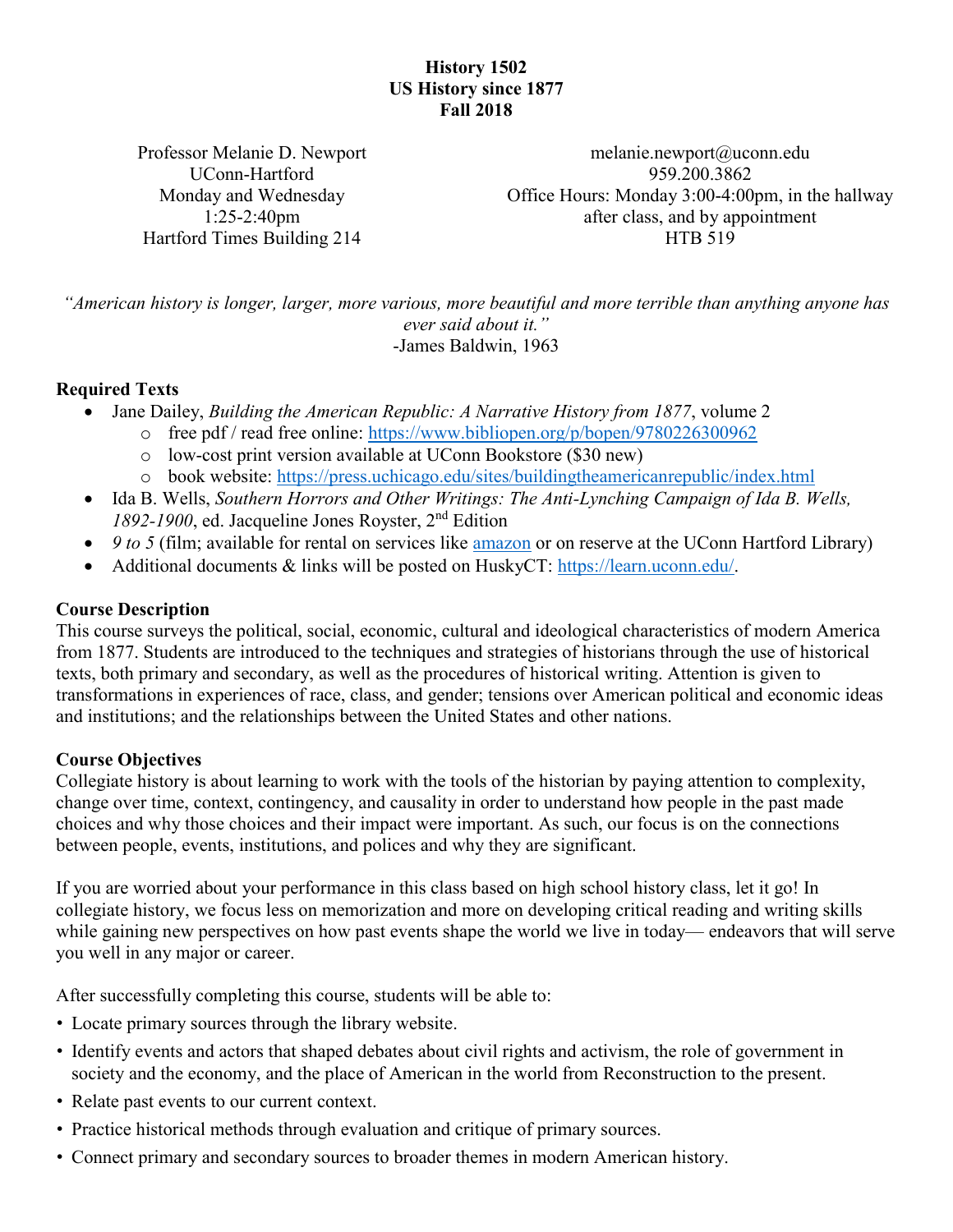• Assemble primary sources in support of arguments about the past.

# **Of vital importance**

Face to face communication is best; it allows the professor to put a name with a face and to get to know you. Meetings are great if you are worried about your grade, would like to go over a draft of an assignment, have fallen behind, or just want to chat. You may arrange to meet before or after class or during office hours. You should make one visit to office hours but you are not limited to it.

Email: I will respond to most emails within 24 hours except on weekends or breaks. It is ok to follow-up with me after meetings or if you don't receive a timely response to an email. I do not discuss grades over email. Check the syllabus before emailing.

Nomenclature: You can call me "Professor" or "Professor Newport."

Extra Credit: There isn't any. Don't ask.

#### **Grade Distribution: 100% possible**

- First Exam ("midterm"): 15%
- Final Exam: 30%
- Ida B. Wells Essay: 15%
- Wadsworth Object Essay: 10%
- Op-Ed from Perspective of Historical Actor: 20%
- Participation: 10%

## **Assignments:**

*Ida B. Wells Essay***:** The purpose of this assignment is to demonstrate that you have read the assigned readings from the Wells book and can connect it to broader questions about historical thinking. You will write an 800- 1000 word essay in response to a prompt provided on HuskyCT. You may not use sources other than the Wells book or the textbook. The Wells essay is due by 11:59pm on September 19. Late Op-Eds will receive a maximum grade of 70% and may not be submitted after 11:59pm on September 26. More details are on HuskyCT.

*Op-Ed:* An Op-Ed is an opinion piece that aims to persuasively express an opinion about an issue. You will take a stance on an event from the history of the United States since 1877, writing from the perspective of a historical actor at that time. This assignment includes two separate components: (1) a 400-word explanation of the context of the issue that you are writing about that includes key information that a reader in the past would know about the issue and (2) an 800 word Op-Ed. The only sources you should use are the course texts, your lecture notes, and at least 4 articles from the library reference e-resources (such as *Encyclopedia of Lesbian, Gay, Bisexual and Transgendered History in America, Oxford Companion to United States History, Encyclopedia of American Foreign Policy, or Encyclopedia of African-American Culture and History;* visit <http://classguides.lib.uconn.edu/content.php?pid=76578&sid=584015> and/or Proquest Historical Newspapers. You may use other Library databases as approved by the instructor. The Op-Ed is due by 11:59pm on November 14. Late Op-Eds will receive a maximum grade of 70% and may not be submitted after 11:59pm on December 5. More details are on HuskyCT.

*Wadsworth Object Essay:* Visit the Wadsworth Athenaeum, the art museum next to campus. Afterwards, you will submit an informal 300 word description of an object created in the United States between 1877 and 2001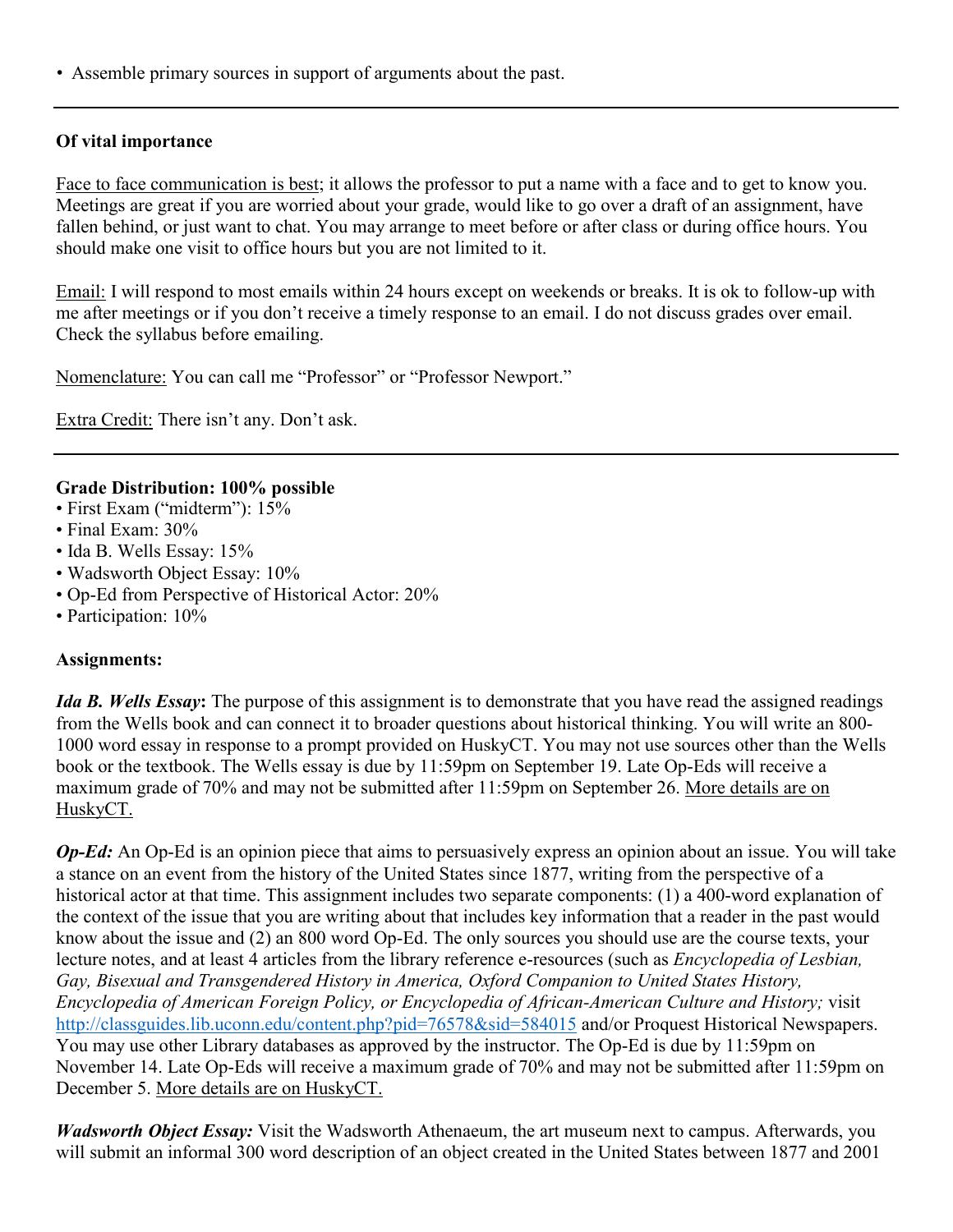and explain how the object is related to a topic, individual, or event that we discussed in the course. You must include a photograph or a drawing of the object you chose (you can scan drawings using scanners at the UConn Hartford Library). Your informal, brief essay can be turned in at any time during the semester before 11:59pm on November 26.

*Tests:* In historical scholarship, accuracy matters. As such, evaluation in this course includes mastery over content from primary and secondary source readings, films, and lectures. Two blue book exams will ask you to answer a mix of short answer and essay questions. The best way to prepare for the tests is to come to class, take notes, do the reading, study, and do the assignments.

The first exam ("midterm") will cover material from weeks 1-5. The final exam will cover material from weeks 6-15 and will include a comprehensive question.

A makeup test is not available for the first exam; do not miss it. In accordance with UConn policy, students are required to be available for their final exam. If you have a conflict with this time you must obtain official permission to schedule a make-up exam with the Office of Student Support and [Advocacy](http://www.ossa.uconn.edu/) (OSSA). If permission is granted, OSSA will notify the instructor. If you have CSD testing accommodations, be sure to make arrangements with the professor in advance.

*Participation:* The In-Class Participation Rubric is posted on HuskyCT. Participation includes in-class quizzes and writing activities. The most helpful way to participate in this class is to raise your hand to ask a question or make a comment. You can do this at any point. I may finish my thought before answering you. You can also raise your hand to ask me to slow down, repeat something, or clarify something. It is helpful to your peers and your professor when you as questions; it is not considered an interruption. Another way to participate is to come to office hours. Students find this time most useful for talking about their experience of the class, mentoring about majors and career paths, and for getting feedback on assignment drafts.

## **Being Successful in History 1502**

**Taking Notes:** You will get more out of this class if you take notes on films, documents, and lectures. There are Google Slides for the course that include relevant terms that will be discussed (they will finalized about thirty minutes before class) that can help guide your notetaking. They are not more comprehensive because you need to learn the skill of notetaking. Some useful resources for learning how to take notes in a history class:

- <https://clas.uiowa.edu/history/teaching-and-writing-center/guides/taking-lecture-notes>
- <https://apps.carleton.edu/curricular/history/resources/study/notes/>
- <https://www.youtube.com/watch?v=y4gWorHP5J8>

**Turning Assignments In:** All assignments should be submitted through the "Assignments" tab in HuskyCT. In this class, you do not need to include a heading or a title page. You should have a title and numbered pages. Use Times New Roman Font, 12 pt, double spaced, with 1 inch margins. All work will be submitted online; files must be formatted as a PDF or .doc/.docx file. If your paper looks short or is oddly formatted, I will check the word count. As a general rule, never go over 20% above the word count. Very short assignments are often not passable. You should cite sources with footnotes. Historians use Chicago Manual of Style to format them, which is desirable but not expected for this course.

**Late Policy:** Late Wells Papers will receive a maximum grade of 70% and may not be submitted after 11:59pm on September 26. Wadsworth Object Essays may not be submitted late because they can be submitted at any point in the semester before November 26. Late Op-Eds will receive a maximum grade of 70% and may not be submitted after 11:59pm on the last day of class. Do not, under any circumstances, approach me at the end of the semester with sad stories about why you did not turn work in during the semester. Such requests will be denied.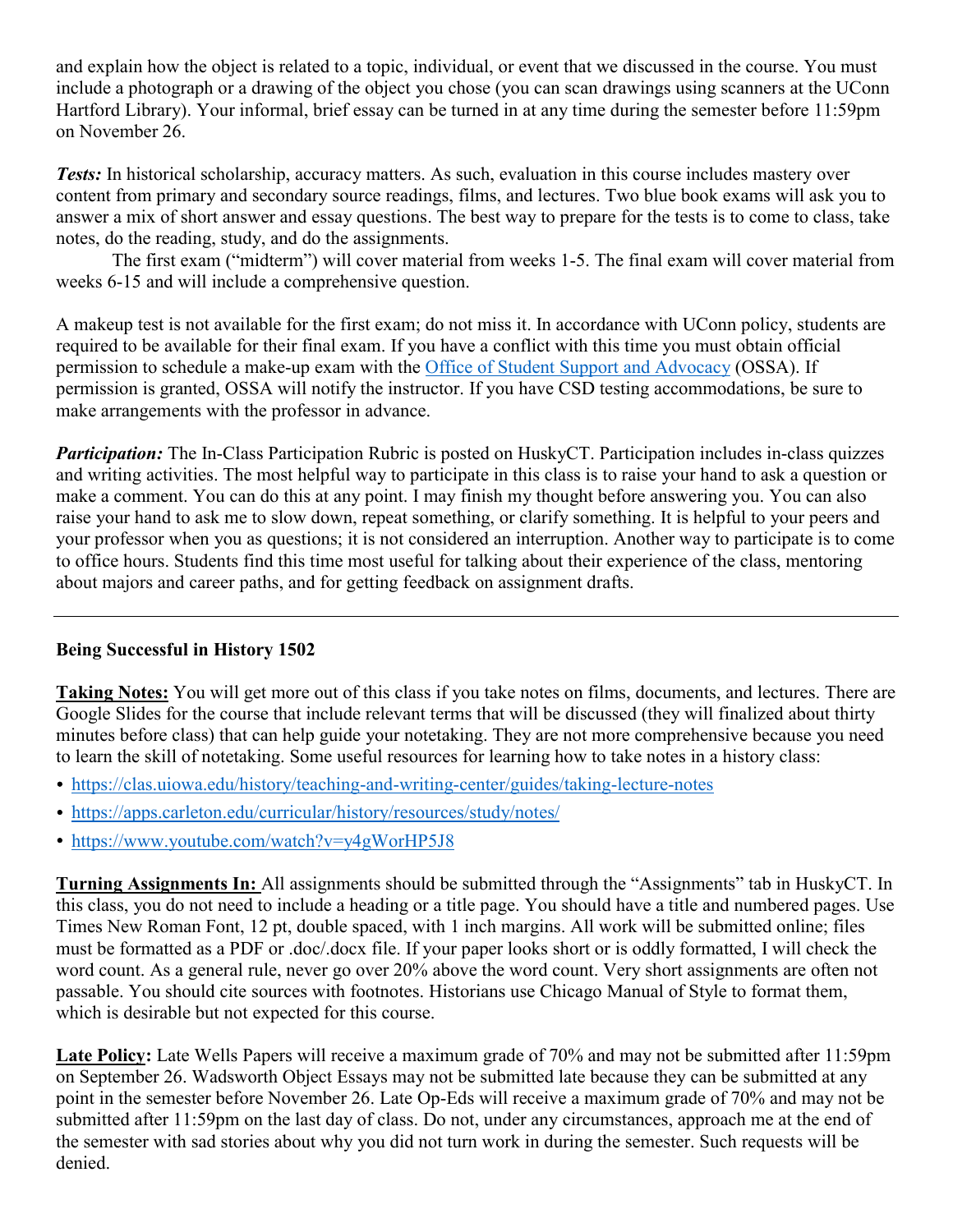If you are concerned about being able to submit an assignment for a catastrophic reason, you must contact the professor at least 24 hours in advance of the due date.

**Sources for Your Assignments:** You do not need to do outside research in this class. For the Wells Essay, cite *only* the Wells textbook or *Building the American Republic*. Specific research directions will be provided for the Op-Ed assignment. Wikipedia, Googled sources, Cliff Notes, and non-assigned films or texts are not needed or appropriate for the assignments in this class.

**Buying Books:** You are expected to have the books for this course in class during the weeks they are on the syllabus. If you are buying or renting at the bookstore, you should do this at the beginning of the semester because they will send unpurchased books back after the first few weeks of classes. You can also buy course texts online or as ebooks. *Building the American Republic* is available for free.

**Readings***:* The readings for this course allow you to engage with historical material in several different ways. *Primary Sources* are documents from the past, such the documents in the Ida Wells book (*Southern Horrors)* or indiivudally assigned documents, such as Andrew Carnegie's Gospel of Wealth. *Secondary sources* are sources written after the fact, such as Jacqueline Jones' biographical essay in the Wells book. The textbook is a *Tertiary source,* a source that is based on many secondary sources. The degree to which you read the textbook is contingent on how useful you find it as a complement to the lectures. Some people will rely heavily on the textbook; others will find it less helpful. The structure and content of this class does not follow the textbook exactly. Your priorities should be: Primary Sources, Secondary Sources, Textbook. You do not need to read every word of every assigned reading to be successful in this class.

**Technology***:* Devices may be used in class for note-taking or accessing course documents only. However, be mindful that studies show that people who take handwritten notes usually do better (see [http://tinyurl.com/jmjc7yd\)](http://tinyurl.com/jmjc7yd). Unapproved uses such as texting or social media may lead to an individual call out. I will ban devices if distraction is a repeated problem among the members of the class. It is completely obvious when you are distracted online or texting during class. If you are the kind of person who is easily distracted, buy a notebook to take notes in and print out course materials.

**Showing Up On Time:** You are expected to show up to lecture on time. We will start right on time. It is distracting and impolite when you show up late. Plan ahead for traffic, parking problems, absent busses etc. If something happens but you're still going to come to class, the best etiquette is to send an email to the professor or to check in with the professor after class.

**Basic Needs Security:** Any student who faces challenges securing their food or housing and believes this may impact their performance in the course is urged to contact the Director of Student Services, Katie Martin [\(katherine.martin@uconn.edu\)](mailto:katherine.martin@uconn.edu) for support. Furthermore, please notify the professor if you are comfortable in doing so. This will enable the professor to provide any resources that she may possess.

# **University & Course Policies:**

*Grade information:* <http://catalog.uconn.edu/academic-regulations/grade-information/> *Grade conversion:* A 93-100, 4.0; A- 90-92, 3.7; B+ 87-89, 3.3; B 83-86, 3.0; B- 80-82, 2.7; C+ 77-79, 2.3; C 73-76, 2.0; C- 70-72, 1.7; D+ 67-69, 1.3; D 63-66, 1.0; D- 60-62, 0.7; F <60, 0.0.

*Academic integrity:* I expect that you will turn in original work that was created by you for this class. I will prepare you to act in accordance with the Guidelines for Academic Integrity at the University of Connecticut by teaching you proper methods of citation. You will contact me if you have questions before submitting assignments.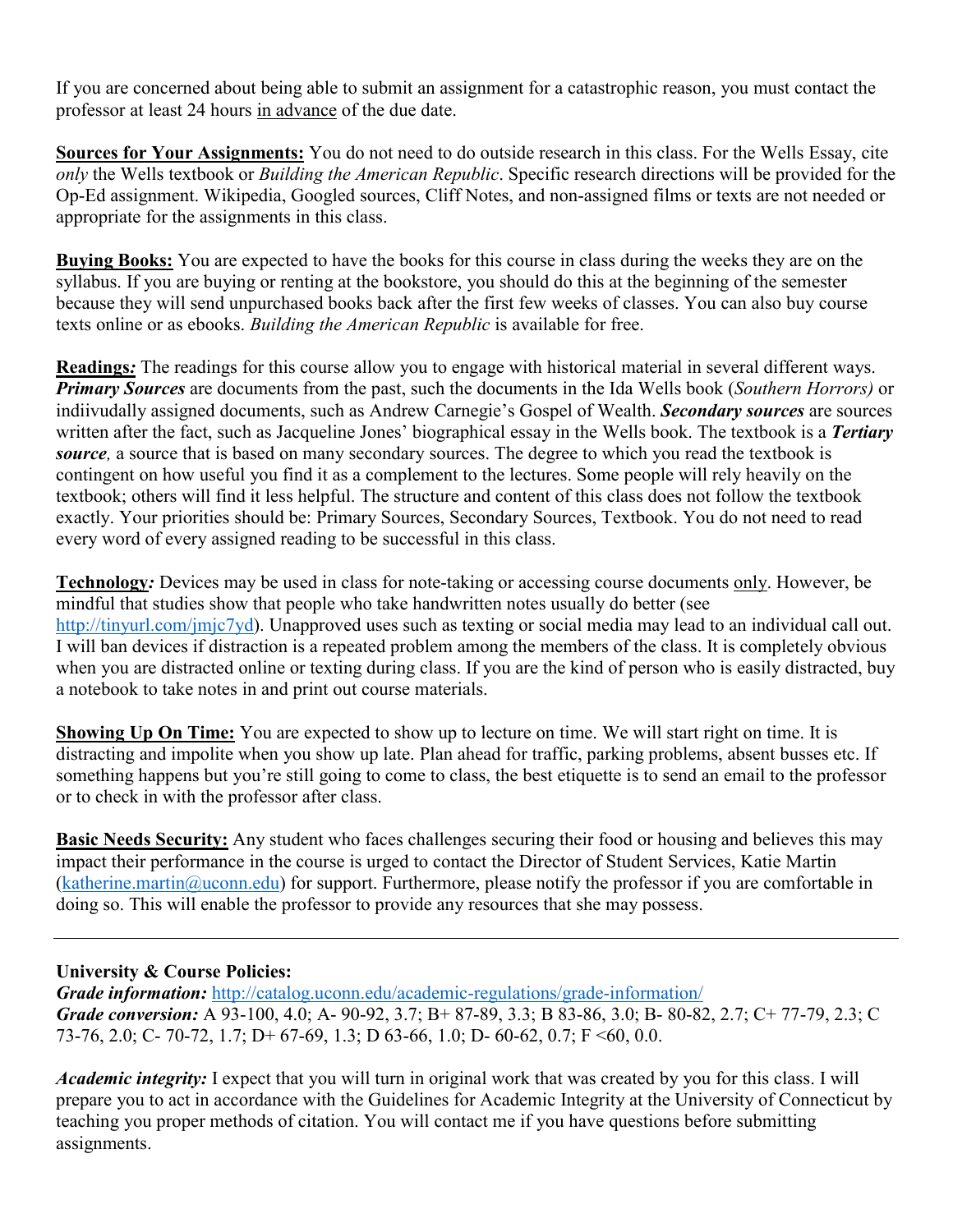You will not plagiarize, copy, steal, cheat, lift, submit work from other classes, or fail to cite; if **you do so, you will fail the course**. I will also refer you to the Academic Integrity Board and provide them with evidence of your misconduct.

To learn about the onerous process accompanying "academic misconduct": [http://community.uconn.edu/the-student-code-appendix-a/.](http://community.uconn.edu/the-student-code-appendix-a/) If you decide to cheat or plagiarize or reuse work from another class, keep in mind that you are committing to costing yourself, the professor, and a number of people across the University countless hours of their valuable time. Don't do it.

*Students with disabilities:* This course follows principles of "universal design" and should be accessible to all students. The Center for Students with [Disabilities](http://www.csd.uconn.edu/) (CSD) at UConn provides accommodations and services for qualified students with disabilities. If you have a documented disability for which you wish to request academic accommodations and have not contacted the CSD, please do so as soon as possible. Kim McKeown is the interim CSD contact for UConn Hartford (kimberly.mckeown@uconn.edu). The main office of CSD is located in Wilbur Cross, Room 204 and can be reached at (860) 486-2020 or at csd@uconn.edu. Detailed information regarding the accommodations process is also available on their website at [www.csd.uconn.edu](http://www.csd.uconn.edu/)

*Academic freedom*: To quote the UConn Student Code, "The 'spirit of inquiry' lies at the heart of our community. It is the realization that the act of learning is essential to personal growth. The desire to know and the willingness to explore require the strength to resist the false promises of shortcuts and substitutes in the process of learning. The spirit of inquiry is the passion and the patience to commit oneself to a continual journey toward understanding. Incorporating the spirit of inquiry into one's life as a student is not easy. It calls for curiosity, stamina, vulnerability, honesty, grace, courage, and integrity. A student needs to look beyond comfortable assumptions in search of new perspectives and seek the very information that might change his or her mind. ... The spirit of inquiry can only flourish in an environment of mutual trust and respect." <http://community.uconn.edu/the-student-code-preamble/>

*Policy Against Discrimination, Harassment and Related Interpersonal Violence:* The University is committed to maintaining an environment free of discrimination or discriminatory harassment directed toward any person or group within its community – students, employees, or visitors. Academic and professional excellence can flourish only when each member of our community is assured an atmosphere of mutual respect. All members of the University community are responsible for the maintenance of an academic and work environment in which people are free to learn and work without fear of discrimination or discriminatory harassment. In addition, inappropriate amorous relationships can undermine the University's mission when those in positions of authority abuse or appear to abuse their authority. To that end, and in accordance with federal and state law, the University prohibits discrimination and discriminatory harassment, as well as inappropriate amorous relationships, and such behavior will be met with appropriate disciplinary action, up to and including dismissal from the University. Additionally, to protect the campus community, all non-confidential University employees (including faculty) are required to report sexual assaults, intimate partner violence, and/or stalking involving a student that they witness or are told about to the Office of Institutional Equity. The University takes all reports with the utmost seriousness. Please be aware that while the information you provide will remain private, it will not be confidential and will be shared with University officials who can help. More information is available at equity.uconn.edu and [titleix.uconn.edu](http://titleix.uconn.edu/)

*Copyright:* My lectures, notes, handouts, and displays are protected by state common law and federal copyright law. They are my own original expression and I've recorded them prior or during my lecture in order to ensure that I obtain copyright protection. Students are authorized to take notes in my class; however, this authorization extends only to making one set of notes for your own personal use and no other use. I will inform you as to whether you are authorized to record my lectures at the beginning of each semester. If you are so authorized to record my lectures, you may not copy this recording or any other material, provide copies of either to anyone else, or make a commercial use of them without prior permission from me. You may not take photographs during class.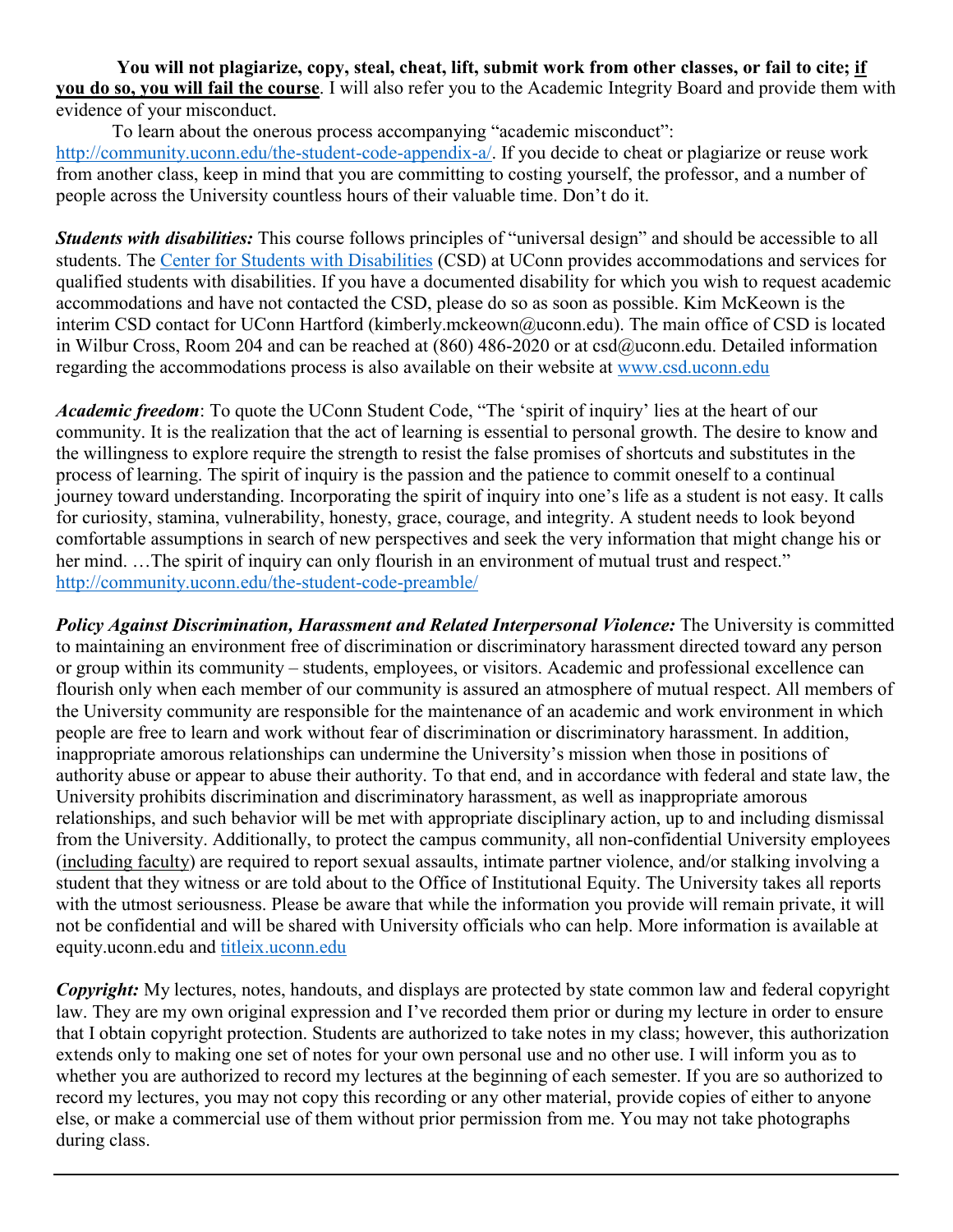# **All other materials are posted on HuskyCT: <https://learn.uconn.edu/>**

**1502 Reading, Lecture, and Assignment Schedule**

readings are subject to change- check "Announcements" in HuskyCT for updates Dailey= *Building the American Republic* Wells= *Southern Horrors and Other Writings* (Bedford) Underlined= Lecture Topic Name, Document Name= Primary Source Documents in HuskyCT

| Monday, August 27       | Syllabus                                                                                                                                                                                  |
|-------------------------|-------------------------------------------------------------------------------------------------------------------------------------------------------------------------------------------|
| Wednesday, August 29    | Dailey- Ch. 1, Incorporation, 1877–1900; Andrew Carnegie's Gospel of<br>Wealth; Lum May on Chinese Expulsion<br><b>SYLLABUS QUIZ</b>                                                      |
| Monday, September 3     | Labor Day- No Class                                                                                                                                                                       |
| Wednesday, September 5  | Wells-Biography essay (Part 1) and Autobiography essay (152-176)                                                                                                                          |
| Monday, September 10    | Dailey- Ch. 2, Interconnected, 1898–1914; Jane Addams on Progressive<br>Social Reform; "Aguinaldo's Case Against the US"                                                                  |
| Wednesday, September 12 | Wells- "Southern Horrors" (46-68) and "Red Record" excerpt                                                                                                                                |
| Monday, September 17    | Dailey- Ch. 3, War, 1914-1924; Emma Goldman on Patriotism                                                                                                                                 |
| Wednesday, September 19 | Dailey- Ch. 4, Vertigo, 1920–1928; Hiram Evans on the "The Klan's Fight"<br>for Americanism"; Marita Bonner, "On Being a Young Woman and<br>Colored"<br><b>WELLS ESSAY DUE</b>            |
| Monday, September 24    | Dailey- Ch. 5, Depression, 1928-1938                                                                                                                                                      |
| Wednesday, September 26 | Exam                                                                                                                                                                                      |
| Monday, October 1       | Dailey- Ch. 6, Assertion, 1938-1946; Charles A. Lindbergh, "America<br>First," Henry Luce, "The American Century"                                                                         |
| Wednesday, October 3    | Dailey- 7, Containment, 1946-1953; NSC-68                                                                                                                                                 |
| Monday, October 8       | Cold War Culture: Migrant Farmers and Immigrant Labor; Richard Nixon<br>on the American Standard of Living                                                                                |
| Wednesday, October 10   | Dailey- Ch. 8, At Odds, 1954–1965;<br>Civil Rights; James Baldwin; "A Talk to Teachers"                                                                                                   |
| Monday, October 15      | catch-up day                                                                                                                                                                              |
| Wednesday, October 17   | <i>Fog of War</i> in Class                                                                                                                                                                |
| Monday, October 22      | Dailey, Ch. 9, Riven, 1965-1968                                                                                                                                                           |
| Wednesday, October 24   | War on Crime; War on Poverty; Black Panther Party Platform; Lyndon<br>Johnson, Special Message to Congress Proposing a War on Poverty                                                     |
| Monday, October 29      | Dailey- Ch. 10, Breakdown, 1968–1974; watch Berkeley in the Sixties on<br>your own                                                                                                        |
| Wednesday, October 31   | Dailey, Ch. 11, Right, 1974–1989; The Silent Majority                                                                                                                                     |
| Monday, November 5      | Watergate                                                                                                                                                                                 |
| Wednesday, November 7   | Women's Rights: "Combahee River Collective Statement"; Phyllis<br>Schlafly, "What's Wrong with 'Equal Rights' for Women"<br>Gloria Steinem, "Testimony before Senate Hearings on the ERA" |